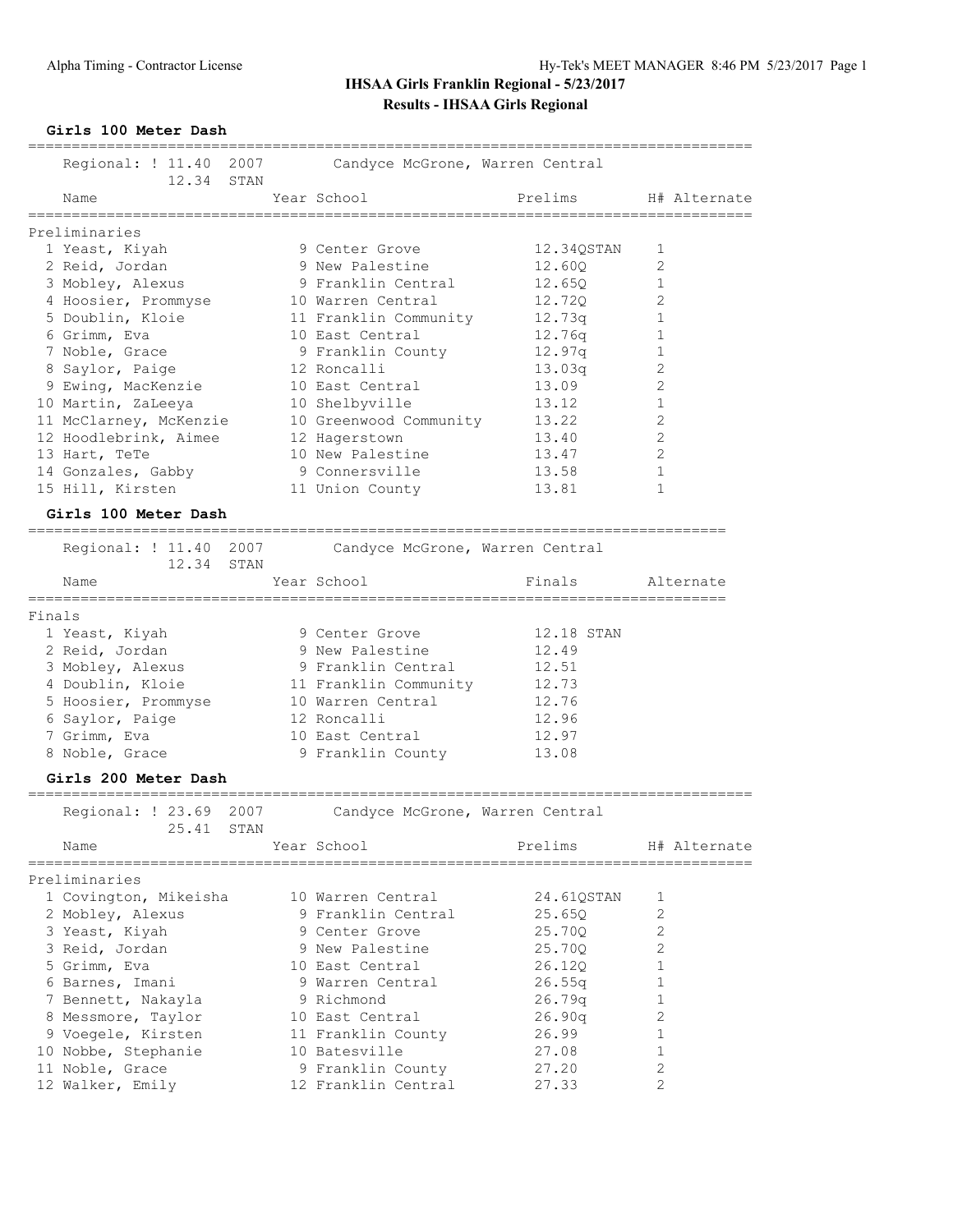| Girls 200 Meter Dash                 |                    |                                 |                |
|--------------------------------------|--------------------|---------------------------------|----------------|
| 13 Hoodlebrink, Aimee                | 12 Hagerstown      | 27.56                           | $\overline{2}$ |
| 14 Cook, Kennedy                     | 11 Columbus North  | 27.87                           |                |
| 15 Riley, Julia                      | 10 Center Grove    | 28.09                           | 2              |
| 16 Gonzales, Gabby                   | 9 Connersville     | 28.40                           |                |
| Girls 200 Meter Dash                 |                    |                                 |                |
| Regional: ! 23.69 2007<br>25.41 STAN |                    | Candyce McGrone, Warren Central |                |
| Name                                 | Year School        | Finals                          | Alternate      |
| Finals                               |                    |                                 |                |
| 1 Covington, Mikeisha                | 10 Warren Central  | 25.11 STAN                      |                |
| 2 Yeast, Kiyah                       | 9 Center Grove     | 25.61                           |                |
| 3 Reid, Jordan                       | 9 New Palestine    | 25.64                           |                |
| 4 Mobley Alevija                     | 9 Franklin Contral | 25 R1                           |                |

| 4 Mobley, Alexus   | 9 Franklin Central | 25.81 |
|--------------------|--------------------|-------|
| 5 Grimm, Eva       | 10 East Central    | 26.35 |
| 6 Barnes, Imani    | 9 Warren Central   | 26.52 |
| 7 Messmore, Taylor | 10 East Central    | 27.28 |
| 8 Bennett, Nakayla | 9 Richmond         | 27.51 |

#### **Girls 400 Meter Dash**

===================================================================================

| Regional: ! 56.15 2009<br>57.45 STAN | Logan Hayes, Warren Central |         |                |              |
|--------------------------------------|-----------------------------|---------|----------------|--------------|
| Name                                 | Year School                 | Finals  |                | H# Alternate |
| 1 Covington, Mikeisha                | 10 Warren Central           | 57.47   | 2              |              |
| 2 Johnson, Dejah                     | 12 Warren Central           | 57.85   | $\overline{2}$ |              |
| 3 Anderson, Hanna                    | 11 Greenwood Community      | 58.25   | $\overline{2}$ |              |
| 4 Crowder, Victoria                  | 10 New Palestine            | 58.92   | $\overline{2}$ |              |
| 5 Sonderman, Emily                   | 9 Roncalli                  | 58.94   | $\overline{2}$ |              |
| 6 Harmeyer, Haylee                   | 11 Batesville               | 1:00.36 | $\overline{2}$ |              |
| 7 Doublin, Kloie                     | 11 Franklin Community       | 1:00.69 |                |              |
| 8 Bennett, Nakayla                   | 9 Richmond                  | 1:00.90 |                |              |
| 9 Dillworth, Deanna                  | 11 Center Grove             | 1:00.91 |                |              |
| 10 Vanliew, Cortney                  | 12 Columbus East            | 1:00.92 | $\overline{2}$ |              |
| 11 Kemper, Juliana                   | 9 Lawrenceburg              | 1:01.21 | $\overline{2}$ |              |
| 12 Pasch, Erin                       | 11 Lutheran                 | 1:01.31 |                |              |
| 13 Dougherty, Shannon                | 10 Rushville Co             | 1:03.41 |                |              |
| 14 Fraser, Delsi                     | 10 Center Grove             | 1:03.79 |                |              |
| 15 Vanmiddlesworth, Payton           | 10 Richmond                 | 1:04.67 |                |              |

#### **Girls 800 Meter Run**

================================================================================

| Regional: ! 2:11.90<br>$2:16.66$ STAN     | 2008                                    | Kathy Klump, South Dearborn |           |
|-------------------------------------------|-----------------------------------------|-----------------------------|-----------|
| Name                                      | Year School                             | Finals                      | Alternate |
| 1 Tyler, Tiler<br>$1:05.03$ $(1:05.03)$   | 12 Warren Central<br>2:14.05(1:09.03)   | $2:14.05$ STAN              |           |
| 2 Barker, Jenna<br>$1:06.76$ $(1:06.76)$  | 11 Seton Catholic<br>2:17.15(1:10.39)   | 2:17.15                     |           |
| 3 Hoover, Kaylor<br>$1:06.52$ $(1:06.52)$ | 12 Franklin Central<br>2:18.11(1:11.59) | 2:18.11                     |           |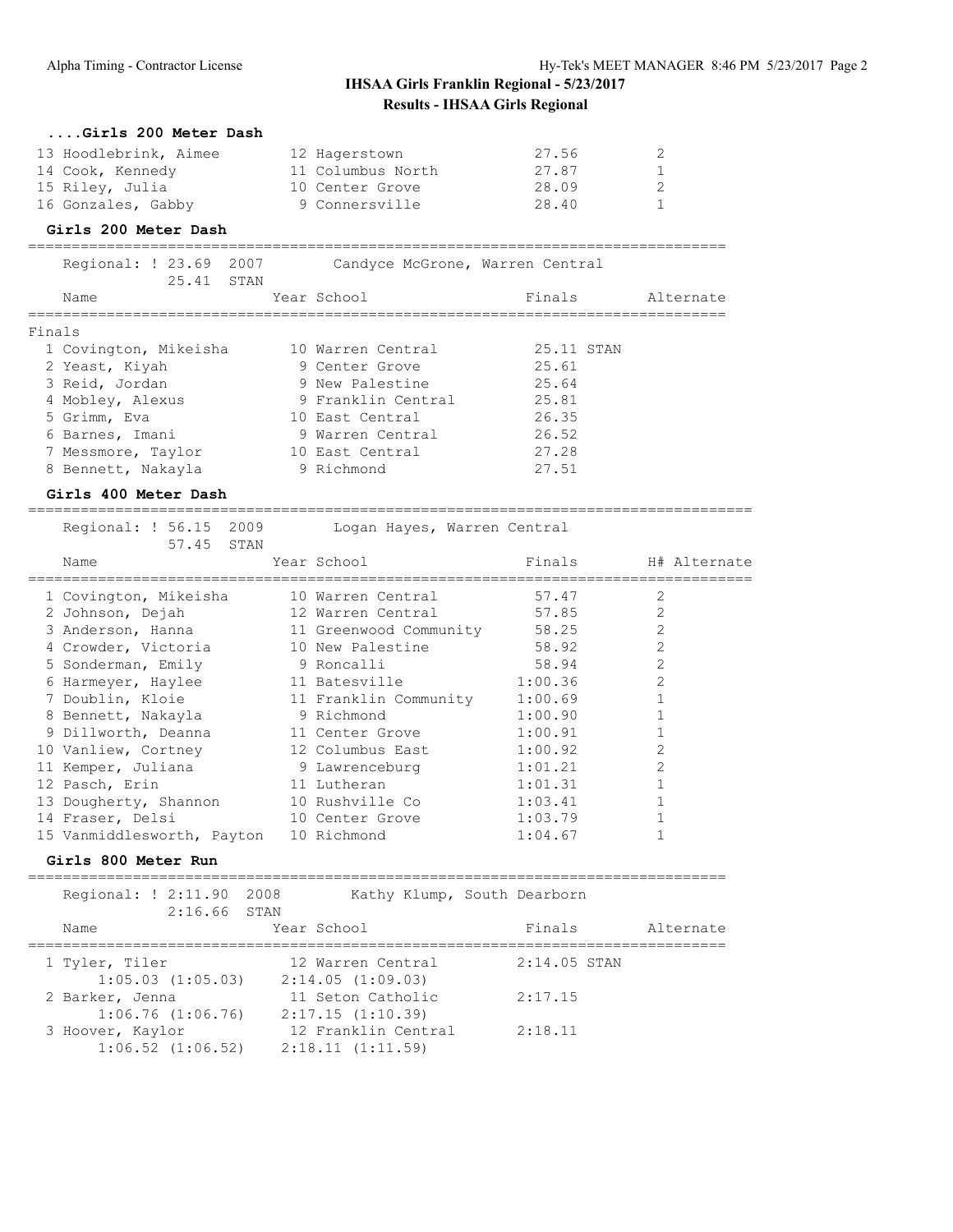| Girls 800 Meter Run                         |                                |         |
|---------------------------------------------|--------------------------------|---------|
| 4 Cook, Sydney                              | 11 Greenfield-Central 2:23.13  |         |
| $1:07.33$ $(1:07.33)$                       | $2:23.13$ $(1:15.80)$          |         |
| 5 Casner, Kaylin                            | 9 New Palestine                | 2:26.89 |
| 1:10.95(1:10.95)                            | $2:26.89$ $(1:15.95)$          |         |
| 6 Robinson, Krista                          | 12 Greenwood Community 2:28.15 |         |
| $1:08.85$ $(1:08.85)$                       | 2:28.15(1:19.30)               |         |
| 7 Ramey, Samantha                           | 11 Union County                | 2:29.01 |
| $1:12.27$ $(1:12.27)$                       | 2:29.01(1:16.75)               |         |
| 8 Greiwe, Lily                              | 10 East Central                | 2:29.10 |
| $1:11.80$ $(1:11.80)$                       | 2:29.10(1:17.31)               |         |
| 9 Selking, Chloe                            | 10 Franklin Community          | 2:31.11 |
| $1:13.36$ $(1:13.36)$                       | 2:31.11(1:17.76)               |         |
| 10 Ballard, Kirsten                         | 11 Columbus North              | 2:31.23 |
| $1:12.93$ $(1:12.93)$                       | $2:31.23$ $(1:18.30)$          |         |
| 11 Fujii, Nina                              | 10 Center Grove                | 2:32.60 |
| $1:10.78$ $(1:10.78)$                       | $2:32.60$ $(1:21.82)$          |         |
| 12 Harrell, Gabrielle                       | 9 Center Grove                 | 2:33.77 |
| $1:12.58$ $(1:12.58)$                       | 2:33.77(1:21.19)               |         |
| 13 Bittner, Abigail                         | 11 East Central                | 2:34.06 |
| 1:11.97(1:11.97)                            | $2:34.06$ $(1:22.09)$          |         |
| 14 Gausman, Emma                            | 11 Batesville                  | 2:35.02 |
| $1:13.49$ $(1:13.49)$ $2:35.02$ $(1:21.54)$ |                                |         |
| 15 Griffith, Charity                        | 10 Rushville Co                | 2:36.75 |
| $1:14.33$ $(1:14.33)$ $2:36.75$ $(1:22.42)$ |                                |         |
| 16 Tong, Arig                               | 11 Columbus North              | 2:37.46 |
| $1:13.65$ $(1:13.65)$                       | $2:37.46$ $(1:23.82)$          |         |

#### **Girls 1600 Meter Run**

================================================================================

| 4:59.75 STAN        | Regional: ! 4:59.86 2008 Renee Masterson, Beech Grove                                                                       |                                             |                       |
|---------------------|-----------------------------------------------------------------------------------------------------------------------------|---------------------------------------------|-----------------------|
| Name                | <b>Example 2</b> Year School <b>Example 2</b> School <b>Primary</b> Primary 2 Alternate<br>================================ | ;=================================          |                       |
|                     | 1 Casner, Kaylin 9 New Palestine 5:12.37                                                                                    |                                             |                       |
|                     | $1:12.96$ (1:12.96) $2:33.66$ (1:20.71) $3:56.22$ (1:22.56)                                                                 |                                             | 5:12.37(1:16.16)      |
| 2 Reedus, Jada      | 10 Franklin Central 5:15.74                                                                                                 |                                             |                       |
|                     | $1:13.90$ $(1:13.90)$ $2:36.07$ $(1:22.18)$ $3:59.84$ $(1:23.77)$                                                           |                                             | $5:15.74$ $(1:15.91)$ |
| 3 Clark, Valerie    | 12 Center Grove                                                                                                             | 5:16.02                                     |                       |
|                     | $1:14.45$ $(1:14.45)$ $2:36.23$ $(1:21.79)$ $3:59.32$ $(1:23.09)$                                                           |                                             | $5:16.02$ $(1:16.71)$ |
| 4 Tong, Arig        | 11 Columbus North                                                                                                           | 5:17.78                                     |                       |
|                     | $1:14.72$ $(1:14.72)$ $2:36.45$ $(1:21.74)$                                                                                 | $3:59.72$ $(1:23.27)$                       | $5:17.78$ $(1:18.06)$ |
| 5 Treibic, Emma     | 11 Franklin Community 5:18.85                                                                                               |                                             |                       |
|                     | $1:18.12$ $(1:18.12)$ $2:36.98$ $(1:18.86)$                                                                                 | 3:59.39(1:22.42)                            | 5:18.85(1:19.46)      |
| 6 Greiwe, Lauren    | 10 East Central 5:33.14                                                                                                     |                                             |                       |
|                     | $1:17.87$ $(1:17.87)$ $2:42.03$ $(1:24.17)$ $4:09.68$ $(1:27.65)$                                                           |                                             | $5:33.14$ $(1:23.46)$ |
|                     | 7 Poltrack, Sarah 12 Batesville                                                                                             | 5:33.33                                     |                       |
| $1:17.85$ (1:17.85) | 2:41.75 (1:23.90)                                                                                                           | 4:09.41(1:27.67)                            | 5:33.33(1:23.93)      |
| 8 Stamm, Hanna      | 11 Seton Catholic                                                                                                           | 5:33.96                                     |                       |
| 1:19.37(1:19.37)    | $2:42.86$ $(1:23.50)$                                                                                                       | 4:10.06(1:27.21)                            | 5:33.96(1:23.90)      |
| 9 Martin, Victoria  | 11 Center Grove                                                                                                             | 5:34.43                                     |                       |
| 1:19.13(1:19.13)    |                                                                                                                             | $2:42.44$ $(1:23.32)$ $4:10.54$ $(1:28.11)$ | $5:34.43$ $(1:23.89)$ |
| 10 Jones, Cameron   | 11 Greensburg 5:39.18                                                                                                       |                                             |                       |
|                     | $1:15.23$ $(1:15.23)$ $2:36.67$ $(1:21.44)$ $4:04.99$ $(1:28.33)$                                                           |                                             | 5:39.18(1:34.19)      |
|                     | 11 Matthies, Kathryn 10 Franklin Central 5:42.47                                                                            |                                             |                       |
|                     | $1:15.01$ $(1:15.01)$ $2:39.42$ $(1:24.41)$                                                                                 | $4:11.87$ $(1:32.45)$ $5:42.47$ $(1:30.61)$ |                       |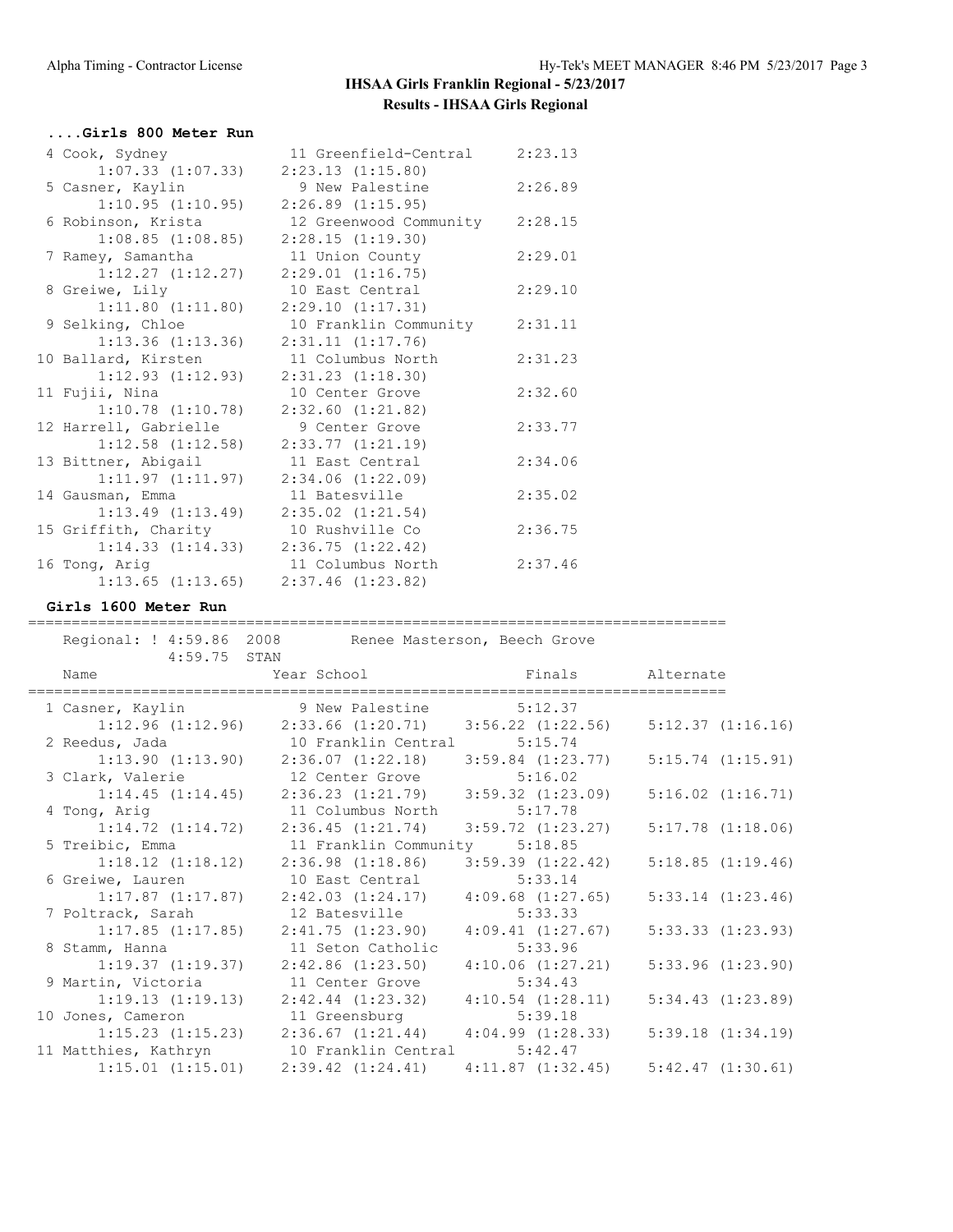#### **....Girls 1600 Meter Run**

| 12 Kerber, Kennedy    | 9 Columbus North      | 5:42.80               |                  |
|-----------------------|-----------------------|-----------------------|------------------|
| 1:18.37(1:18.37)      | 2:43.95(1:25.58)      | 4:14.05(1:30.11)      | 5:42.80(1:28.75) |
| 13 Gausman, Emma      | 11 Batesville         | 5:48.50               |                  |
| $1:18.83$ $(1:18.83)$ | 2:44.63(1:25.81)      | $4:17.48$ $(1:32.86)$ | 5:48.50(1:31.02) |
| 14 Adkins, Morgan     | 9 Rushville Co        | 5:51.06               |                  |
| 1:19.20(1:19.20)      | $2:48.82$ $(1:29.63)$ | $4:22.65$ $(1:33.83)$ | 5:51.06(1:28.41) |
| 15 Antrim, Anevay     | 11 Union County       | 5:59.10               |                  |
| $1:19.98$ $(1:19.98)$ | $2:47.93$ $(1:27.95)$ | $4:22.84$ $(1:34.92)$ | 5:59.10(1:36.27) |

#### **Girls 3200 Meter Run**

================================================================================

| Regional: ! 10:55.90 1989                  |                                 | Katie Stern, Connersville                                         |                        |
|--------------------------------------------|---------------------------------|-------------------------------------------------------------------|------------------------|
| 10:55.05<br>Name                           | STAN<br>Year School             | Finals                                                            | Alternate              |
| 1 Morlock, Olivia                          | 9 Columbus North                | 11:12.62                                                          |                        |
| $1:22.47$ $(1:22.47)$                      |                                 | $2:45.76$ $(1:23.29)$ $4:11.99$ $(1:26.24)$                       | $5:39.95$ $(1:27.96)$  |
| $7:01.51$ $(1:21.57)$                      |                                 | $8:25.80$ $(1:24.29)$ $9:52.05$ $(1:26.25)$                       | $11:12.62$ $(1:20.58)$ |
| 2 Wells, Jamie                             | 11 Warren Central               | 11:20.73                                                          |                        |
| $1:22.77$ $(1:22.77)$                      |                                 | $2:46.35$ $(1:23.58)$ $4:12.72$ $(1:26.38)$                       | $5:40.61$ $(1:27.89)$  |
| $7:04.79$ $(1:24.19)$                      | $8:33.68$ $(1:28.90)$           | $10:02.34$ $(1:28.66)$                                            | 11:20.73(1:18.40)      |
| 3 Traas, Shayla                            | 10 Franklin Central             | 11:26.77                                                          |                        |
| $1:22.22$ $(1:22.22)$                      | 2:45.47(1:23.26)                | $4:11.74$ $(1:26.27)$                                             | 5:39.70(1:27.97)       |
| $7:01.53$ $(1:21.84)$                      | $8:28.05$ $(1:26.52)$           | $10:00.20$ $(1:32.16)$                                            | $11:26.77$ $(1:26.57)$ |
| 4 Lubbe, Danielle                          | 12 Shelbyville                  | 11:42.74                                                          |                        |
| $1:21.45$ $(1:21.45)$                      | $2:45.67$ $(1:24.23)$           | $4:11.98$ $(1:26.32)$                                             | $5:39.98$ $(1:28.00)$  |
| $7:07.42$ $(1:27.45)$                      | $8:40.79$ $(1:33.37)$           | $10:15.84$ $(1:35.06)$                                            | $11:42.74$ $(1:26.90)$ |
| 5 Chan, Rachel                             | 12 Center Grove                 | 11:42.78                                                          |                        |
| $1:22.42$ $(1:22.42)$                      | $2:45.38$ $(1:22.96)$           | 4:11.71(1:26.33)                                                  | $5:39.66$ $(1:27.96)$  |
| $7:05.04$ $(1:25.39)$                      | 8:40.51(1:35.47)                | $10:15.63$ $(1:35.13)$                                            | $11:42.78$ $(1:27.15)$ |
| 6 Stamm, Hanna                             | 11 Seton Catholic               | 11:55.48                                                          |                        |
| $1:23.07$ $(1:23.07)$                      | $2:47.56$ $(1:24.50)$           | $4:15.56$ $(1:28.00)$                                             | 5:47.37(1:31.81)       |
| $7:20.39$ $(1:33.02)$                      | $8:54.52$ $(1:34.13)$           | $10:27.96$ $(1:33.45)$                                            | $11:55.48$ $(1:27.52)$ |
| 7 Cole, Megan                              | 10 South Ripley                 | 11:57.30                                                          |                        |
| $1:22.88$ $(1:22.88)$                      | 2:46.05(1:23.17)                | $4:12.24$ $(1:26.20)$                                             | 5:40.37(1:28.13)       |
| $7:13.68$ $(1:33.31)$                      | $8:51.62$ $(1:37.95)$           | $10:28.23$ $(1:36.61)$                                            | 11:57.30(1:29.08)      |
| 8 Newhart, Cathy                           | 11 Greensburg                   | 11:59.10                                                          |                        |
| 1:24.01 (1:24.01)                          | $2:51.98$ $(1:27.98)$           | $4:23.63$ $(1:31.65)$                                             | 5:54.33(1:30.71)       |
| $7:25.88$ $(1:31.55)$                      | $8:58.07$ $(1:32.19)$           | $10:30.18$ $(1:32.11)$                                            | 11:59.10(1:28.93)      |
| 9 Clark, Valerie                           | 12 Center Grove                 | 12:17.40                                                          |                        |
| $1:24.83$ $(1:24.83)$                      | $2:52.53$ $(1:27.70)$           | $4:24.24$ $(1:31.71)$                                             | 5:58.51(1:34.28)       |
| $7:36.18$ $(1:37.67)$                      | 9:13.77(1:37.60)                | $10:50.21$ $(1:36.45)$                                            | $12:17.40$ $(1:27.19)$ |
| 10 Singhal, Ana                            | 11 Columbus North               | 12:17.86                                                          |                        |
| $1:25.16$ $(1:25.16)$                      | $2:54.58$ $(1:29.42)$           | $4:27.72$ $(1:33.14)$                                             | $6:03.46$ $(1:35.75)$  |
| $7:38.55$ $(1:35.09)$                      | 9:16.27(1:37.72)                | $10:52.59$ $(1:36.32)$                                            | $12:17.86$ $(1:25.28)$ |
| 11 Welch, Sydney                           | 10 Franklin Central 12:27.68    |                                                                   |                        |
| $1:23.61$ $(1:23.61)$                      | $2:53.66$ $(1:30.05)$           | $4:28.97$ $(1:35.32)$                                             | $6:07.41$ $(1:38.45)$  |
| 7:45.75(1:38.34)                           | 9:24.53(1:38.79)                | $10:59.97$ $(1:35.44)$                                            | $12:27.68$ $(1:27.72)$ |
| 12 Brewer, Kaley                           | 12 Whiteland Community 12:31.65 |                                                                   |                        |
| $1:24.33$ $(1:24.33)$                      | $2:52.10$ $(1:27.78)$           | $4:24.68$ $(1:32.58)$                                             | $6:02.13$ $(1:37.46)$  |
| 7:41.16(1:39.03)                           | 9:19.11(1:37.95)                | $11:00.35$ $(1:41.25)$<br>12:32.94                                | $12:31.65$ $(1:31.30)$ |
| 13 Poltrack, Mary<br>$1:23.37$ $(1:23.37)$ | 12 Batesville                   |                                                                   |                        |
|                                            |                                 | $2:50.66$ $(1:27.30)$ $4:23.92$ $(1:33.26)$ $6:00.16$ $(1:36.24)$ |                        |
| $7:39.82$ $(1:39.67)$                      | $9:20.52$ $(1:40.70)$           | $11:00.99$ $(1:40.48)$                                            | $12:32.94$ $(1:31.96)$ |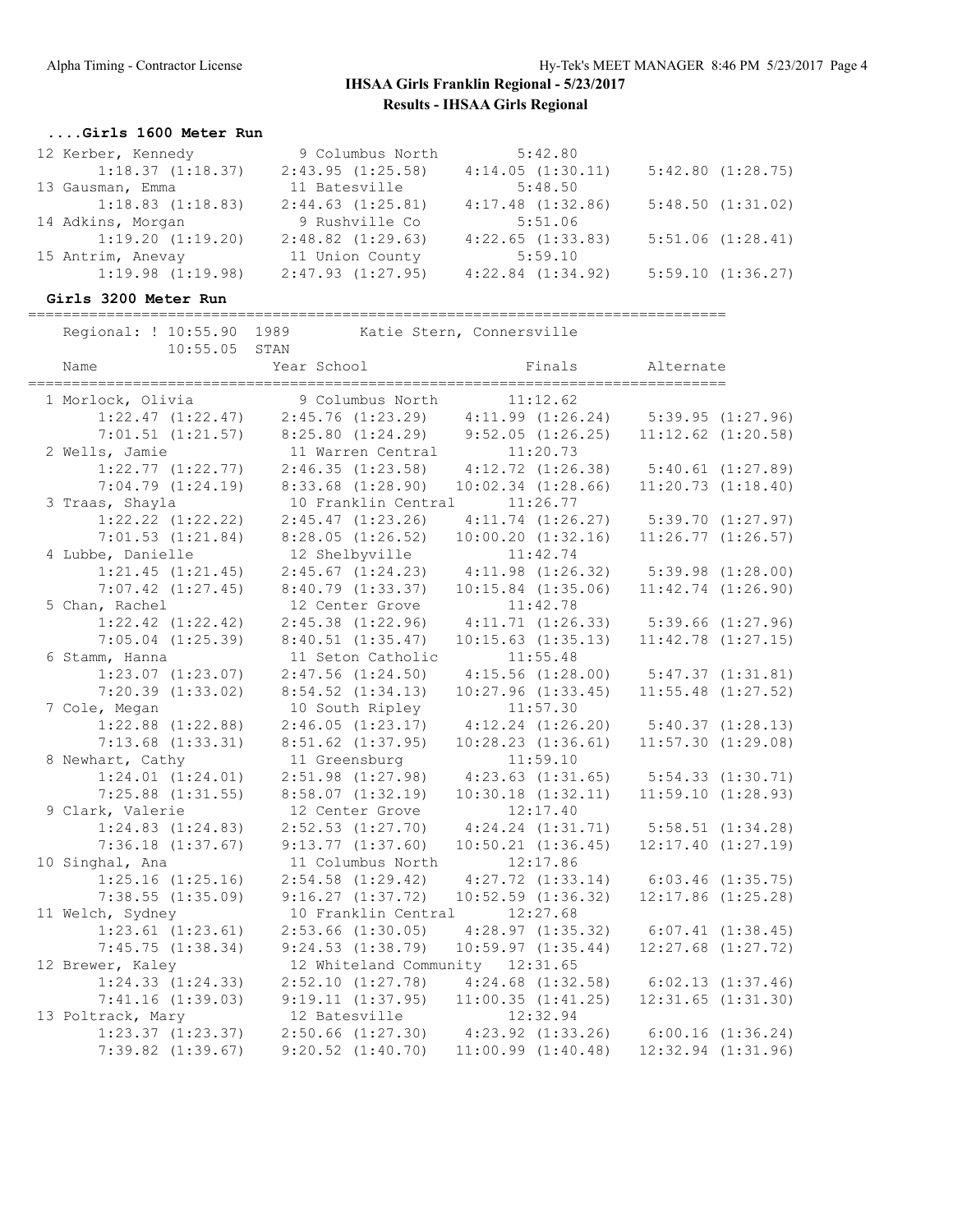#### **....Girls 3200 Meter Run**

| 14 McRoberts, Logan |                       | 11 Hagerstown                                |          | 12:48.88               |                   |                        |
|---------------------|-----------------------|----------------------------------------------|----------|------------------------|-------------------|------------------------|
|                     | $1:25.04$ $(1:25.04)$ | 2:55.21(1:30.18)                             |          | 4:31.71(1:36.51)       |                   | 6:11.09(1:39.39)       |
|                     | 7:52.71(1:41.63)      | 9:34.74(1:42.04)                             |          | $11:19.74$ $(1:45.00)$ |                   | $12:48.88$ $(1:29.15)$ |
| 15 Walling, Erika   |                       | 9 Whiteland Community 12:54.40               |          |                        |                   |                        |
|                     | 1:24.35(1:24.35)      | $2:55.08$ $(1:30.73)$                        |          | $4:31.59$ $(1:36.52)$  |                   | 6:10.86(1:39.27)       |
|                     | $7:52.57$ $(1:41.72)$ | $9:34.47$ $(1:41.90)$ $11:19.60$ $(1:45.14)$ |          |                        | 12:54.40(1:34.80) |                        |
| 16 Adkins, Morgan   |                       | 9 Rushville Co                               | 13:24.42 |                        |                   |                        |
|                     | 1:26.13(1:26.13)      | $3:00.31$ $(1:34.19)$                        |          | 4:40.13(1:39.82)       |                   | 6:23.05(1:42.93)       |
|                     | 8:08.27(1:45.22)      | $9:56.62$ $(1:48.36)$                        |          | $11:44.22$ $(1:47.60)$ |                   | $13:24.42$ $(1:40.21)$ |

### **Girls 100 Meter Hurdles**

| Regional: ! 14.21 2015<br>15.00 STAN     |  | Caitlyn Redmon, Warren Central |            |                |
|------------------------------------------|--|--------------------------------|------------|----------------|
| Name                                     |  | Year School                    | Prelims    | H# Alternate   |
| Preliminaries                            |  |                                |            |                |
| 1 Jackson, Kayland                       |  | 12 Warren Central              | 14.31QSTAN | 1              |
| 2 Batts, Kennedy 11 Warren Central       |  |                                | 15.180     | $\overline{2}$ |
| 3 Goines, Haley                          |  | 11 Center Grove                | 14.93QSTAN | 1              |
| 4 Talley, K'Ja                           |  | 9 Warren Central               | 15.880     | $\overline{2}$ |
| 5 Griffin, Audrey 11 East Central        |  |                                | 16.10q     | $\overline{2}$ |
|                                          |  |                                | 16.18q     |                |
| 7 Meyer, Ashlynn                         |  | 11 Greensburg                  | 16.50q     |                |
| 8 Peterson, Crystal 9 Greenfield-Central |  |                                | 16.68q     | 2              |
| 9 Kennedy, Jacqueline 12 Scecina         |  |                                | 16.69      | 2              |
| 10 Turner, Maddi                         |  | 9 Rushville Co                 | 16.71      | $\overline{2}$ |
| 11 VanDeventer, Maura 11 Columbus North  |  |                                | 16.75      | $\overline{2}$ |
| 12 Lawrie, Grace                         |  | 11 Roncalli                    | 17.17      |                |
| 13 Day, Maddy                            |  | 10 North Decatur               | 17.58      | $\overline{2}$ |
| 14 Cannon, Emma                          |  | 9 Union County                 | 17.59      |                |
| 15 Lynch, Kenzie                         |  | 10 Connersville                | 17.92      |                |
| -- Parramore, Ally 12 Franklin Community |  |                                | DNF        |                |
|                                          |  |                                |            |                |

### **Girls 100 Meter Hurdles**

|        | Regional: ! 14.21 2015<br>15.00 STAN | Caitlyn Redmon, Warren Central |            |           |
|--------|--------------------------------------|--------------------------------|------------|-----------|
|        | Name                                 | Year School                    | Finals     | Alternate |
| Finals |                                      |                                |            |           |
|        | 1 Jackson, Kayland                   | 12 Warren Central              | 14.03!STAN |           |
|        | 2 Goines, Haley                      | 11 Center Grove                | 14.80 STAN |           |
|        | 3 Talley, K'Ja                       | 9 Warren Central               | 14.89 STAN |           |
|        | 4 Batts, Kennedy                     | 11 Warren Central              | 15.08      |           |
|        | 5 Ferrell, Kelsey                    | 12 Franklin Central            | 15.74      |           |
|        | 6 Griffin, Audrey                    | 11 East Central                | 15.86      |           |
|        | 7 Meyer, Ashlynn                     | 11 Greensburg                  | 16.45      |           |
|        | 8 Peterson, Crystal                  | 9 Greenfield-Central           | 16.75      |           |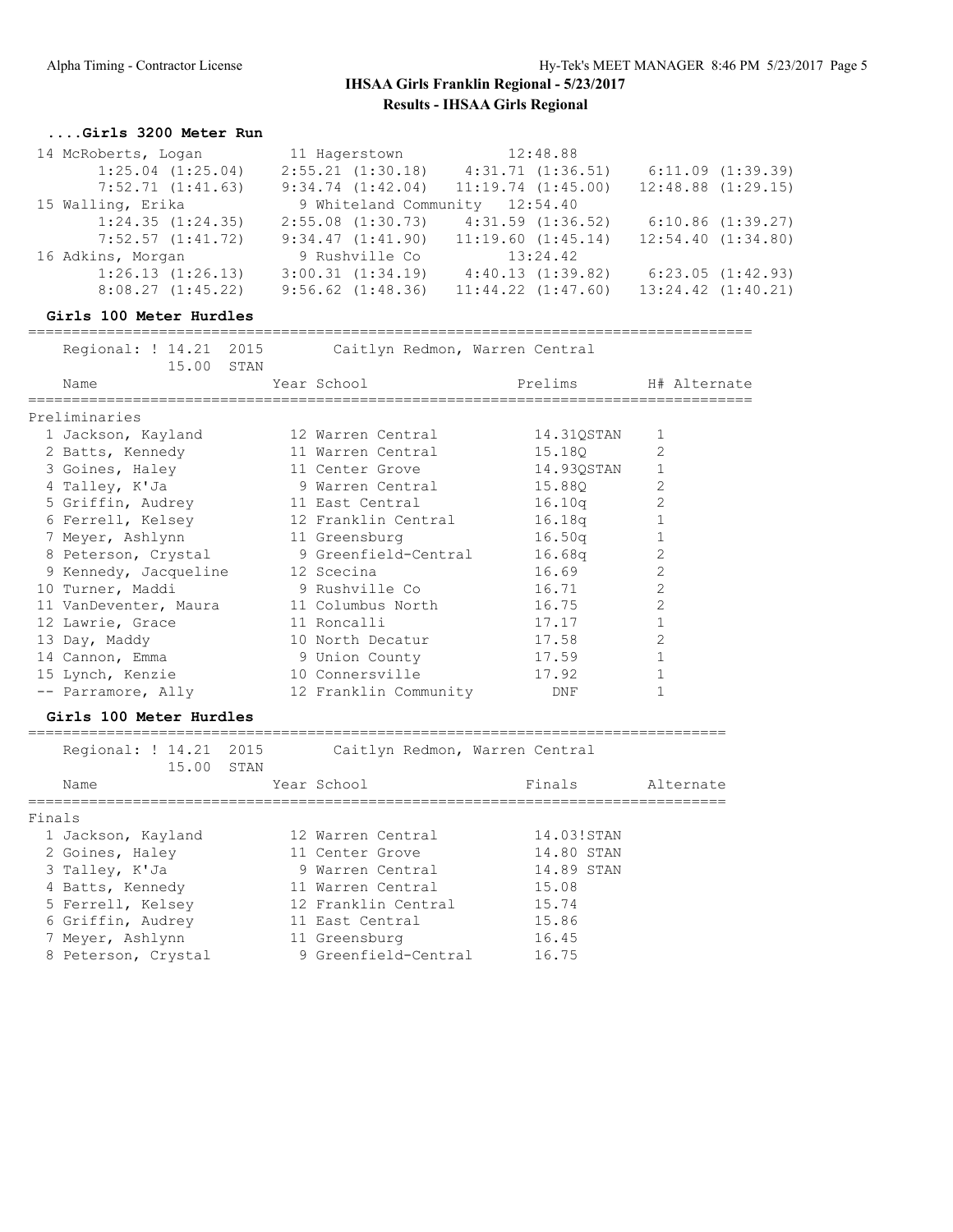#### **Girls 300 Meter Hurdles**

| ==========================<br>_______________________________<br>Regional: ! 43.93 2009 Sara Bernzott, Connersville |  |                                              |            |                        |              |  |  |
|---------------------------------------------------------------------------------------------------------------------|--|----------------------------------------------|------------|------------------------|--------------|--|--|
| 45.36 STAN<br>Name                                                                                                  |  | Year School                                  | Finals     |                        | H# Alternate |  |  |
| 1 Batts, Kennedy                                                                                                    |  | 11 Warren Central                            | 44.73 STAN | 2                      |              |  |  |
| 2 Talley, K'Ja                                                                                                      |  | 9 Warren Central                             | 45.42      | $\mathfrak{D}$         |              |  |  |
| 3 Peterson, Crystal                                                                                                 |  | 9 Greenfield-Central                         | 46.38      | $\overline{2}$         |              |  |  |
| 4 Quinlan, Eva                                                                                                      |  | 9 South Dearborn                             | 46.39      | 2                      |              |  |  |
| 5 Hasler, Grace                                                                                                     |  | 11 Hauser                                    | 47.23      | $\overline{2}$         |              |  |  |
| 6 Turner, Maddi                                                                                                     |  | 9 Rushville Co                               | 47.32      | $\mathbf{1}$           |              |  |  |
| 7 Coney, Emma                                                                                                       |  | 10 Franklin Central                          | 47.73      | $\mathbf{2}$           |              |  |  |
| 8 Kennedy, Jacqueline 12 Scecina                                                                                    |  |                                              | 47.83      | $\mathbf{1}$           |              |  |  |
| 9 Griffin, Audrey                                                                                                   |  | 11 East Central                              | 48.09      | $\mathbf{1}$           |              |  |  |
|                                                                                                                     |  |                                              | 48.37      | $\overline{2}$         |              |  |  |
| 11 Allen, Olivia                                                                                                    |  | 10 Greenwood Community                       | 48.38      | $\mathbf 1$            |              |  |  |
| 12 Parramore, Ally                                                                                                  |  | 12 Franklin Community                        | 49.40      | $\overline{2}$         |              |  |  |
| 13 Warfield, Allison                                                                                                |  | 9 Morristown                                 | 50.36      | 1                      |              |  |  |
| 14 Bowling, Summer                                                                                                  |  | 11 Rushville Co                              | 51.39      | $\mathbf{1}$           |              |  |  |
| 15 Lynch, Kenzie                                                                                                    |  | 10 Connersville                              | 52.43      | $\mathbf{1}$           |              |  |  |
| -- Meyer, Ashlynn                                                                                                   |  | 11 Greensburg                                | DNF        | 1                      |              |  |  |
| Girls 4x100 Meter Relay                                                                                             |  |                                              |            |                        |              |  |  |
| Regional: ! 46.79 2007 Warren Central                                                                               |  | Bruen, McGrone, Summers, Wright              |            |                        |              |  |  |
| 48.41<br>STAN<br>School                                                                                             |  |                                              | Finals     | ---------------------- | H# Alternate |  |  |
| 1 Warren Central 'A'<br>1) Covington, Mikeisha 10<br>3) Jackson, Kayland 12                                         |  | 2) Hoosier, Prommyse 10<br>4) Talley, K'Ja 9 | 47.82 STAN | $\mathcal{L}$          |              |  |  |
| 2 Center Grove 'A'                                                                                                  |  |                                              | 48.68      | 2                      |              |  |  |
| 1) Utterback, Allison 12                                                                                            |  | 2) Goines, Haley 11                          |            |                        |              |  |  |

3) Riley, Julia 10 4) Yeast, Kiyah 9

 1) Mobley, Alexus 9 2) Coney, Emma 10 3) Hines, Keyla 12 4) Walker, Emily 12

1) Brewer, Heidi 9 2) Welch, Sadie 11 3) Lumpkin, Anika 12 4) Miller, Kerrigan 12

1) Simmons, Rachel 10 2) Hoy, Morgan 11 3) Woods, Megan 10 4) Novak, Kaitlyn 11

1) Tynan, Liz 11 2) Gates, Dakota 12 3) Monsivais, Andrea 12 (4) Amiley, Jahna 11

 1) Muckerheide, Alison 12 2) Nobbe, Michaela 10 3) Meadows, Sophie 12 (4) Meyer, Morgan 11

1) Asher, Josie 12 2) Saylor, Paige 12 3) Clarke, Morgan 12 4) Sonderman, Emily 9

 1) Ewing, MacKenzie 10 2) Messmore, Taylor 10 3) Grimm, Eva 10 10 4) Shumate, Robyn 12

3 Roncalli 'A' 49.39 2

4 East Central 'A' 50.04 2

5 Franklin Central 'A' 50.16 2

6 Whiteland Community 'A' 50.68 1

7 Franklin Community 'A' 30.84 1

8 Columbus North 'A' 51.30 1

9 Batesville 'A' 51.82 1

10 Richmond 'A' 51.99 1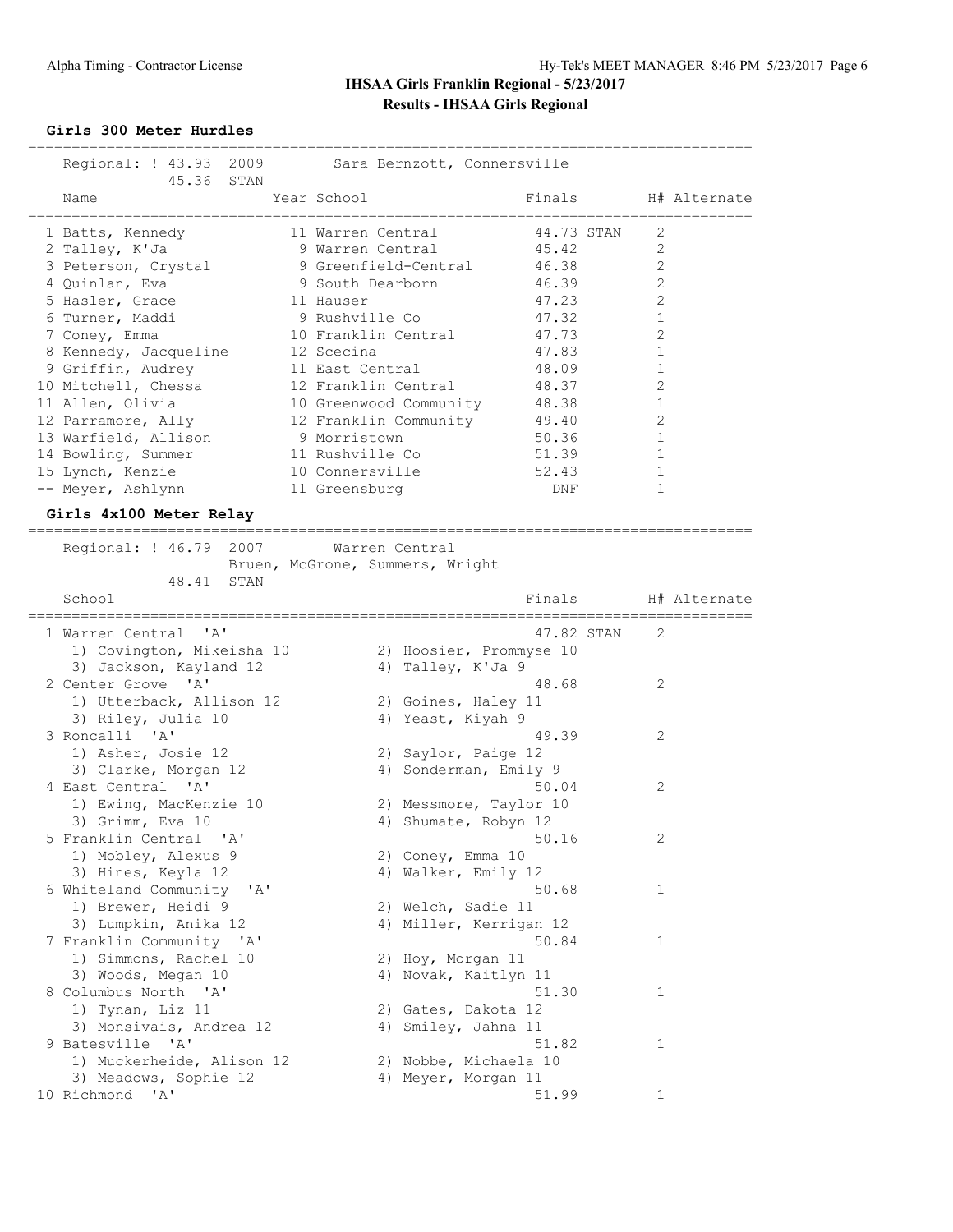| Girls 4x100 Meter Relay    |                          |                 |
|----------------------------|--------------------------|-----------------|
| 1) Wetzel, Riley 9         | 2) Austin, Riley 11      |                 |
| 3) Griffin, Lindsey 11     | 4) Hunter, Jada 12       |                 |
| 11 Greenwood Community 'A' | 52.01                    | 1               |
| 1) Allen, Olivia 10        | 2) Martin, Hayley 12     |                 |
| 3) McClarney, McKenzie 10  | 4) Johnson, Janae 10     |                 |
| 12 Union County 'A'        | 52.19                    |                 |
| 1) Hampton, Lilly 10       | 2) Hill, Kirsten 11      |                 |
| 3) Jones, Kendal 10        | 4) Myers, Sarah 9        |                 |
| 13 Franklin County 'A'     | 52.37                    | 2               |
| 1) Noble, Grace 9          | 2) Voegele, Kirsten 11   |                 |
| 3) Raible, Ashlie 12       | 4) Schatzle, Anna 10     |                 |
| 14 Centerville 'A'         | 54.43                    | 1               |
| 1) Fry, Baylee 9           | 2) Neher, Sophia 12      |                 |
| 3) Riggott, Madison 12     | 4) Rusznak, Jolie 11     |                 |
| -- New Palestine 'A'       | DO.                      | 2               |
| 1) Hart, TeTe 10           | 2) McKilligin, Olivia 11 |                 |
| 3) Reid, Jordan 9          | 4) Shanahan, Grace 9     |                 |
| -- Shelbyville 'A'         | DQ.                      | 2 Out of zone 2 |
| 1) Diemer, Erin 12         | 2) Martin, ZaLeeya 10    |                 |
| 3) Pike, Lauren 11         | 4) Tackett, Alexis 12    |                 |

### **Girls 4x400 Meter Relay**

===================================================================================

 Regional: ! 3:56.94 2003 Warren Central, Warren Central Adams, Assefa, Cunningham, Seehase 3:58.93 STAN<br>School Finals H# Alternate =================================================================================== 1 Warren Central 'A' 3:53.07!STAN 2 1) Batts, Kennedy 11 2) Johnson, Dejah 12 3) Talley, K'Ja 9 4) Tyler, Tiler 12 1:58.08 (1:58.08) 2:55.39 (57.31) 3:53.07 (57.68) 2 East Central 'A' 3:58.94 2 1) Bittner, Abigail 11 2) Fey, Emma 10<br>3) Messmore, Taylor 10 4) Shumate Roby 3) Messmore, Taylor 10 4) Shumate, Robyn 12 1:59.34 (1:59.34) 2:59.75 (1:00.42) 3:58.94 (59.19) 3 Franklin Central 'A' 4:01.98 2 1) Hoover, Kaylor 12 2) Mitchell, Chessa 12 3) Coney, Emma 10 4) Reedus, Jada 10 2:00.30 (2:00.30) 3:01.32 (1:01.03) 4:01.98 (1:00.67)<br>Palestine 'A' 4:04.74 4 New Palestine 'A' 2 1) McKilligin, Olivia 11 2) Crowder, Victoria 10 3) Reid, Jordan 9 (4) Hurst, Edin 9 2:06.09 (2:06.09) 3:06.48 (1:00.40) 4:04.74 (58.26) 5 Roncalli 'A' 4:05.49 2 1) Asher, Josie 12 2) Clarke, Morgan 12 3) Saylor, Paige 12 4) Sonderman, Emily 9 2:01.66 (2:01.66) 3:04.65 (1:03.00) 4:05.49 (1:00.84) 6 Franklin Community 'A' 4:10.78 2 1) Auger, Margaret 9 2) Beavins, Emma 11<br>3) Doublin, Kloie 11 4) Parramore, Ally 12 3) Doublin, Kloie 11 4) Parramore, Ally 12 2:05.21 (2:05.21) 3:08.01 (1:02.81) 4:10.78 (1:02.77) 7 Center Grove 'A' 4:13.05 1 1) Dillworth, Deanna 11 2) Utterback, Allison 12 3) Wheat, Ashley 11 4) Yeast, Kiyah 9 2:05.74 (2:05.74) 3:10.73 (1:05.00) 4:13.05 (1:02.32)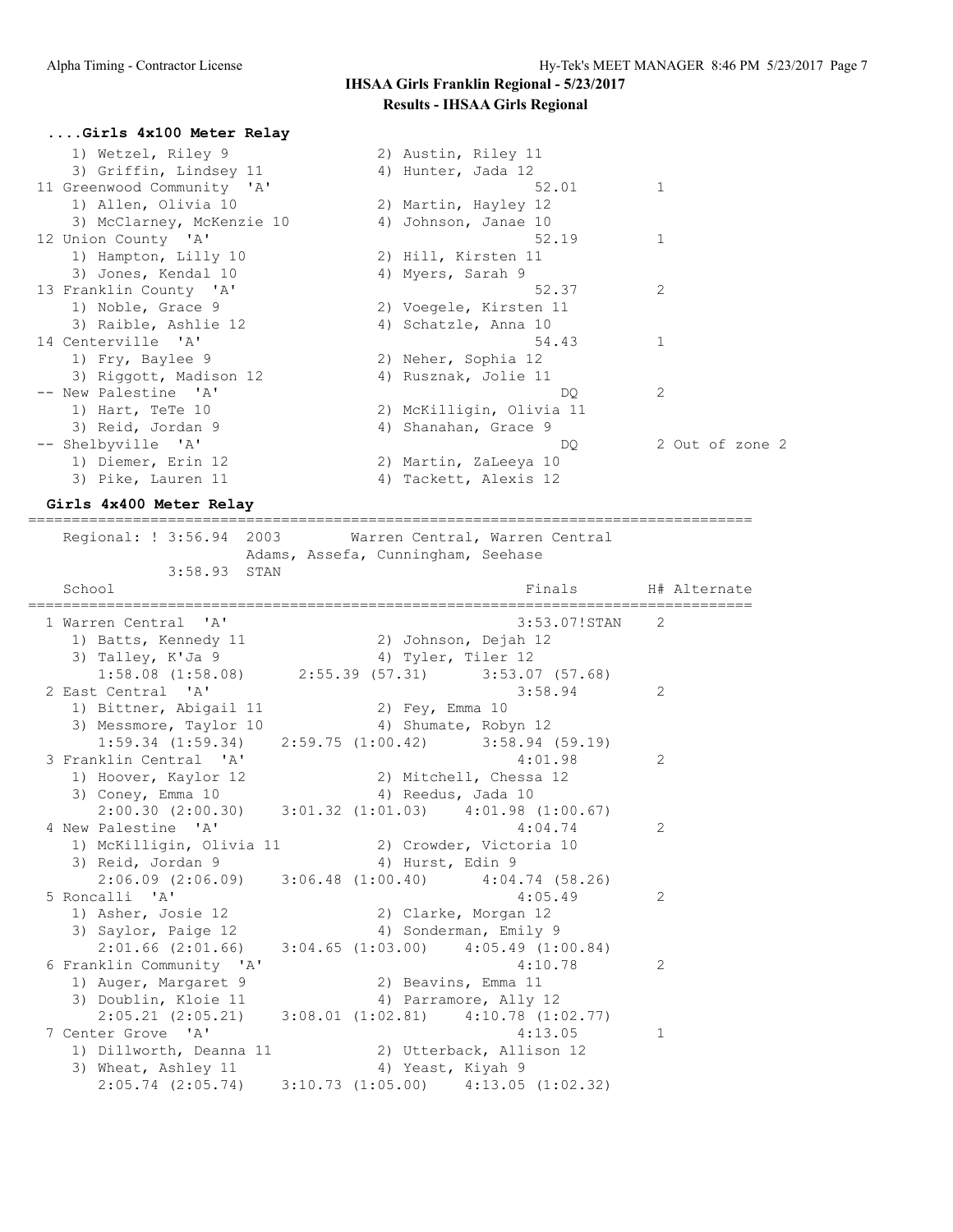### **....Girls 4x400 Meter Relay** 8 Rushville Consolidated 'A' 4:13.28 2 1) Dougherty, Shannon 10 2) Griffith, Charity 10 3) Keim, Katlyn 10 10 10 4) Turner, Maddi 9 2:09.35 (2:09.35) 3:11.06 (1:01.71) 4:13.28 (1:02.23) 9 Batesville 'A' 14:14.21 1 1) Muckerheide, Alison 12 2) Harmeyer, Haylee 11 3) Robben, Madeleine 12 4) Loichinger, Elizabeth 9 2:06.42 (2:06.42) 3:13.31 (1:06.90) 4:14.21 (1:00.90)<br>
lumbus North 'A' 4:14.73 1 10 Columbus North 'A' 4:14.73 1 1) Cook, Kennedy 11 2) Tong, Arig 11 3) Gates, Dakota 12 (4) Meek, Kaitlyn 12 2:06.84 (2:06.84) 3:11.27 (1:04.44) 4:14.73 (1:03.47) 11 Richmond 'A' 4:14.92 2 :<br>2) Hunter, Jada 12<br>3) Vanmiddlesworth, Payton 10 4) Wetzel, Riley 9 3) Vanmiddlesworth, Payton 10 4) Wetzel, Riley 9 2:08.61 (2:08.61) 3:10.99 (1:02.38) 4:14.92 (1:03.93) 12 Columbus East 'A' 4:17.27 1 1) Chavan, Isha 10 2) Diaz, Yamilex 10 3) Mack, Allison 9 4) Vanliew, Cortney 12 2:12.73 (2:12.73) 3:17.25 (1:04.52) 4:17.27 (1:00.02) 13 Greenfield-Central 'A' 4:17.87 1 1) Gossett, Darian 11 2) Gottwald, Rebekah 12 3) Sexton, Riley 11 4) Peterson, Crystal 9 1) Gosseic, 2011...<br>
3) Sexton, Riley 11 (2:10.68) 4:17.87 (1:01.91)<br>
2:10.68 (2:10.68) 3:15.97 (1:05.29) 4:17.87 (1:01.91)<br>
4:21.79 1 14 Franklin County 'A' 4:21.79 1 1) Hill, Ashlan 9 2) Raible, Ashlie 12 3) Stang, Tana 12 4) Orschell, Jenna 10 2:14.37 (2:14.37) 3:19.60 (1:05.24) 4:21.79 (1:02.19) 15 Oldenburg Academy 'A' 4:23.30 1 1) Bauman, Sydney 10 2) Eckstein, Jill 11 3) Maier, Madelyn 12 19 10 12 12 4) Reed, Haleigh 12 2:11.00 (2:11.00) 3:17.82 (1:06.82) 4:23.30 (1:05.49) 16 Union County 'A' 4:33.76 1 1) Antrim, Anevay 11 2) Hampton, Lilly 10 3) Myers, Sarah 9 4) Ramey, Samantha 11 2:15.81 (2:15.81) 3:25.41 (1:09.60) 4:33.76 (1:08.35) **Girls 4x800 Meter Relay** ================================================================================

Regional: ! 9:25.89 2011 Franklin Central, Franklin Cen A Green, M Jackson, K Taft, H Welch 9:27.44 STAN School **Finals** Alternate ================================================================================ 1 Franklin Central 'A' 9:21.87!STAN 1) Comastri, Audrey 9 2) Hoover, Kaylor 12 3) Reedus, Jada 10 4) Traas, Shayla 10 8:04.35 (8:04.35) 9:21.87 (1:17.52) 2 East Central 'A' 9:33.79 1) Bittner, Abigail 11 2) Fey, Emma 10 3) Greiwe, Lily 10 (4) Greiwe, Lauren 10 7:51.31 (7:51.31) 8:16.15 (24.84) 9:33.79 (1:17.65) 3 Warren Central 'A' 9:39.99 1) Johnson, Destiny 12 2) Waites, Keytorria 12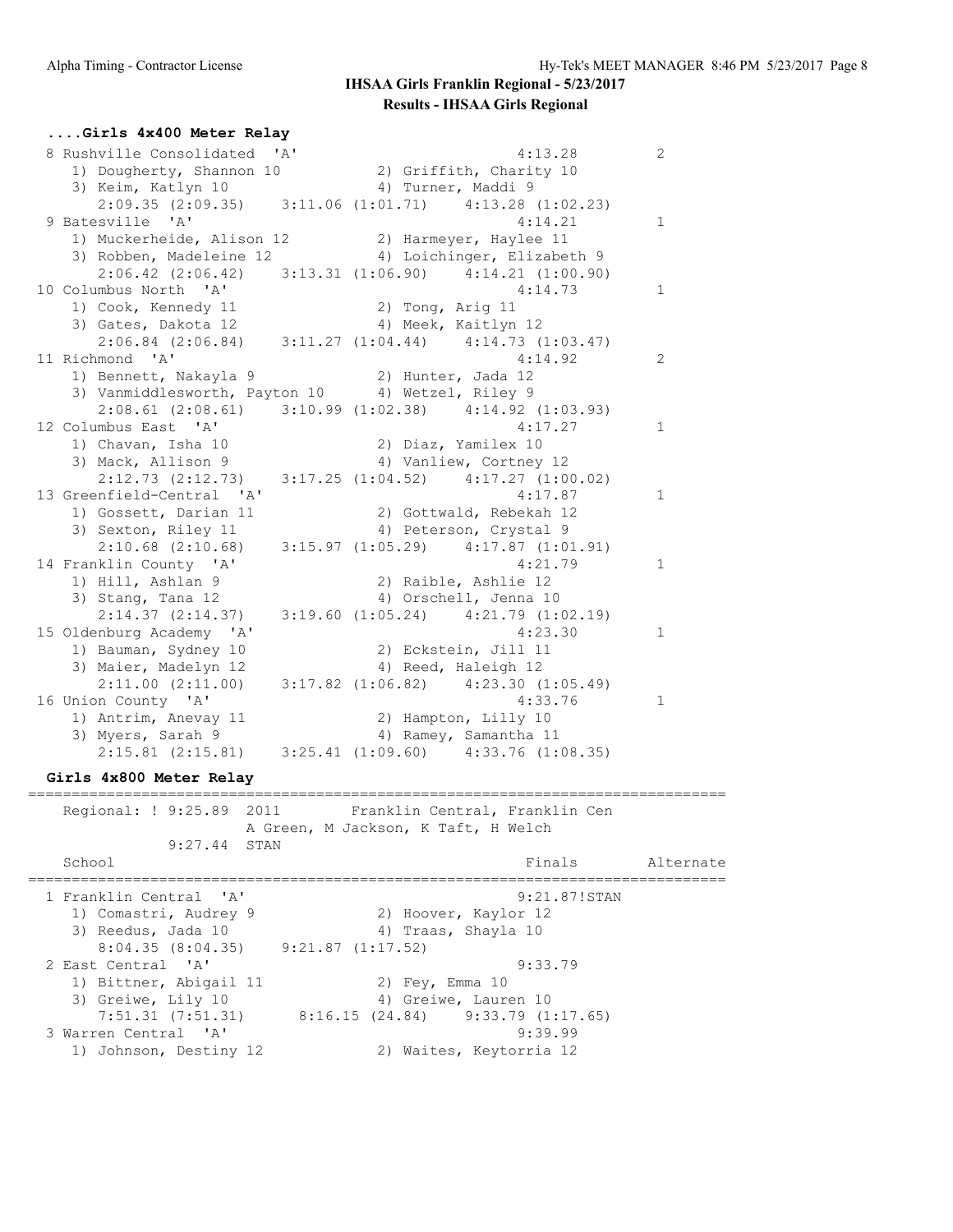**....Girls 4x800 Meter Relay** 3) Sullivan, Zoe 9 4) Wells, Jamie 11 1:04.10 (1:04.10) 3:25.21 (2:21.11) 4:48.33 (1:23.13) 5:55.62 (1:07.29) 8:22.08 (2:26.46) 9:39.99 (1:17.92) 4 Batesville 'A' 9:56.38 1) Gausman, Emma 11 2) Harmeyer, Haylee 11 3) Loichinger, Elizabeth 9 4) Poltrack, Sarah 12 8:38.07 (8:38.07) 9:56.38 (1:18.31) 5 Center Grove 'A' 10:06.28 1) Embree, Stephanie 10  $\qquad \qquad$  2) Fujii, Nina 10 3) Harrell, Gabrielle 9 (4) Falcone, Julia 9 7:35.70 (7:35.70) 8:45.76 (1:10.06) 10:06.28 (1:20.53)<br>6 Roncalli 'A' 10:16.70 6 Roncalli 'A' 10:16.70 1) Roesener, Mary 9 2) Henke, Danielle 12 3) Jahnke, Isabella 11 4) Morse, Kathleen 11 8:50.34 (8:50.34) 10:16.70 (1:26.37) 7 Rushville Consolidated 'A' 10:19.52 1) Adkins, Megan 9 2) Dougherty, Shannon 10 3) Fogg, Kayla 12 4) Adkins, Morgan 9 7:54.04 (7:54.04) 9:02.98 (1:08.94) 10:19.52 (1:16.55)<br>umbus North 'A' 10:20.99 8 Columbus North 'A' 1) Ballard, Kirsten 11 2) Gutman, Jennifer 12 3) Singhal, Ana 11 4) Maynard, Jocelyn 11 7:51.35 (7:51.35) 9:01.99 (1:10.64) 10:20.99 (1:19.01) 9 Oldenburg Academy 'A' 10:25.02 1) Bauman, Sydney 10  $\hskip1cm 2)$  Hanna, Kennedy 10 3) Maier, Madelyn 12 19 10 12 12 4) Reed, Haleigh 12  $9:02.38$   $(9:02.38)$   $10:25.02$   $(1:22.65)$ 10 Greenfield-Central 'A' 10:29.63<br>1) Cook, Sydney 11 2) Gossett, Darian 11 1) Cook, Sydney 11 2) Gossett, Darian 11 3) Gottwald, Rebekah 12 (4) Sexton, Riley 11 7:45.19 (7:45.19) 10:29.63 (2:44.44)<br>11 Columbus East 'A' 11 Columbus East 'A' 10:48.22 1) Diaz, Yamilex 10 2) Mensendiek, Emma 12 3) Pottorff, Amanda 10 (4) Lyons, Kristen 11 8:03.99 (8:03.99) 9:22.99 (1:19.01) 10:48.22 (1:25.23) 12 Seton Catholic 'A' 10:51.02 1) Barker, Erica 9 2) Barker, Jenna 11 3) Brenneke, Leann 11 (4) Stamm, Hanna 11 8:18.98 (8:18.98) 9:34.56 (1:15.58) 10:51.02 (1:16.46) 13 New Palestine 'A' 10:54.05 1) Casner, Kaylin 9 2) Crowder, Victoria 10 3) Shanahan, Natalie 11  $\hspace{1cm}$  4) Voelz, Grace 10 8:06.37 (8:06.37) 9:28.27 (1:21.90) 10:54.05 (1:25.79) 14 Connersville 'A' 10:54.11 1) Bowling, Sicily 10 2) McCreary, Elaina 10 3) Phillips, Brooklan 9 (4) Smith, Marley 10 10:54.11 (10:54.11) 15 Greensburg 'A' 11:30.14 1) Anderson, Charlotte 9 2) Ankney, Julia 9 3) Winkler, Morgan 10  $\hskip1cm$  4) White, Reagan 9 8:23.32 (8:23.32) 9:52.70 (1:29.38) 11:30.14 (1:37.45) -- Greenwood Community 'A' DQ 3rd runner of of zon 1) Dant, Mya 9 2) Arruda, Julia 9 3) Robinson, Krista 12  $\hskip1cm$  4) Watson, Mallory 9 9:02.69 (9:02.69) 10:32.40 (1:29.71)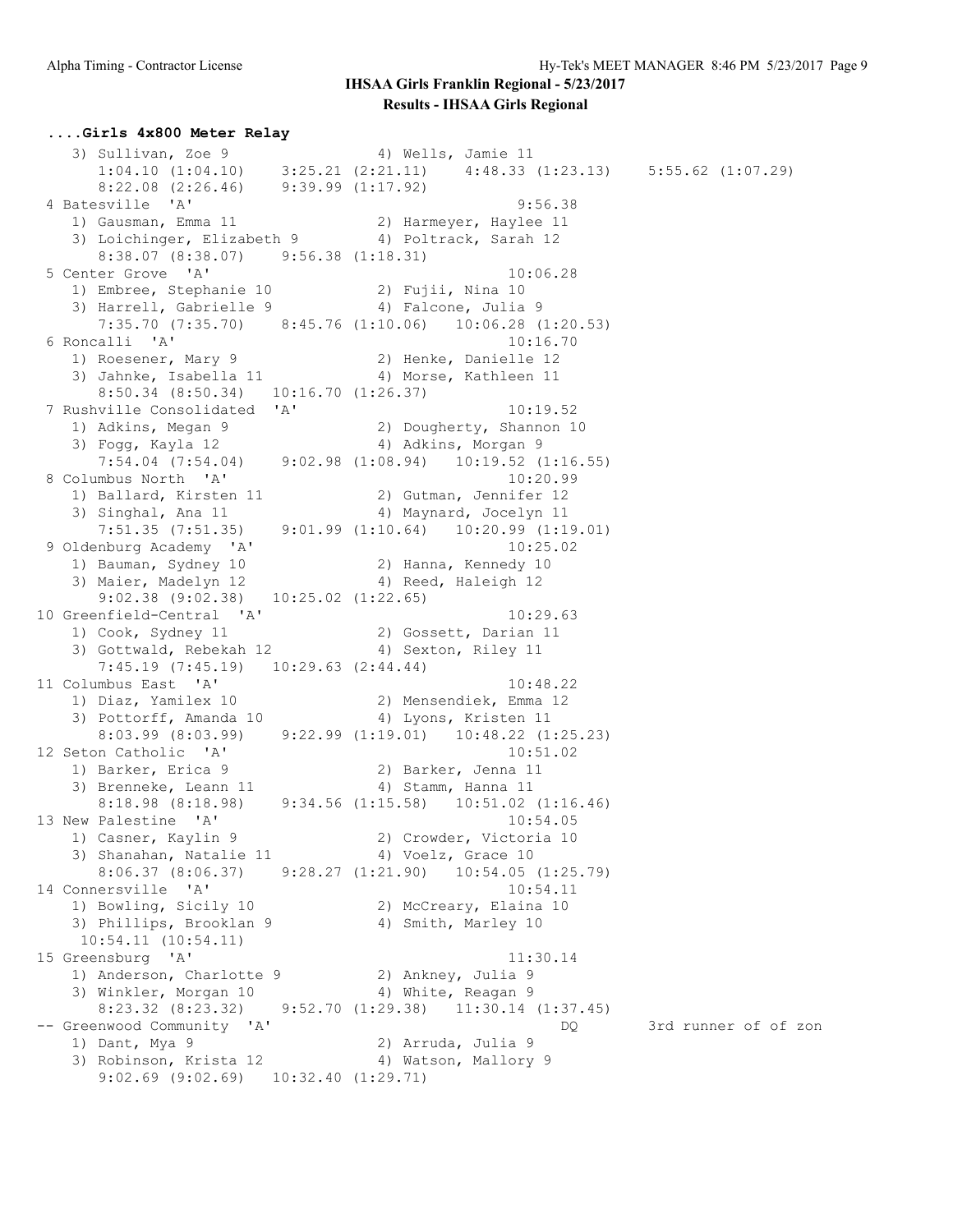### **Girls High Jump**

| $5 - 04.25$ STAN                                                               | Regional: ! 5-08 2003 Mariesa Greene, Warren Central |                  |  |
|--------------------------------------------------------------------------------|------------------------------------------------------|------------------|--|
| Name                                                                           | Year School                                          | Finals Alternate |  |
| 4-10 5-00 5-01 5-02 5-03 5-04.25 5-05<br>0 0 XO 0 XXO 0 XXX                    | 1 Weston, Olivia 11 Greenwood Community 5-04.25 STAN |                  |  |
| 4-10 5-00 5-01 5-02 5-03 5-04.25 5-05<br>P O P O O XO XXX                      | 2 Bell, Janea (12 Franklin Central (15-04.25 STAN    |                  |  |
| 4-10 5-00 5-01 5-02 5-03 5-04.25<br>0 0 0 XO XO XXX                            | 3 Hicks, Asia (12 Warren Central 5-03.00             |                  |  |
| 4-10 5-00 5-01 5-02 5-03 5-04.25<br>0 0 0 XO XO XXX                            | 3 Hampton, Arieaunna 12 Greensburg 5-03.00           |                  |  |
| 5 Sullivan, Hannah 10 Waldron<br>$4-10$ 5-00 5-01 5-02 5-03<br>0 XO XO XXO XXX |                                                      | $5 - 02.00$      |  |
| $4-10$ 5-00 5-01 5-02<br>O XO O XXX                                            | 6 Griffith, Charity 10 Rushville Co 5-01.00          |                  |  |
| 7 Goines, Haley<br>$4-10$ 5-00 5-01 5-02<br>O O XXO XXX                        | 11 Center Grove 55-01.00                             |                  |  |
| $4-10$ 5-00 5-01<br>O O XXX                                                    | 8 Bell, Maray 11 Warren Central 5-00.00              |                  |  |
| $4-10$ 5-00 5-01 5-02<br>O O P XXX                                             | 8 Polster, Mackenzie 10 Greenfield-Central 5-00.00   |                  |  |
| $4-10$ 5-00 5-01<br>O O XXX                                                    |                                                      |                  |  |
| 11 $\cos$ , Logan<br>4-10 5-00<br>$4 - 10$ 5-00<br>O XXX                       | 10 East Central 4-10.00                              |                  |  |
| 11 Quinlan, Eva<br>$4 - 10$ 5-00<br>O XXX                                      | 9 South Dearborn 4-10.00                             |                  |  |
| 11 Fields, Hunter<br>$4 - 10$ 5-00<br>O XXX                                    | 12 Indian Creek                                      | $4 - 10.00$      |  |
| -- Eckstein, Jill<br>$4 - 10$<br>XXX                                           | 11 Oldenburg Academy                                 | ΝH               |  |
| -- Davis, Ryanne<br>$4 - 10$<br><b>XXX</b>                                     | 11 Cambridge Ci                                      | ΝH               |  |
| -- Stoughton, Elena<br>$4 - 10$<br>XXX                                         | 9 Columbus East                                      | ΝH               |  |
| -- Todd, Tori<br>$4 - 10$<br>XXX                                               | 12 Cambridge Ci                                      | ΝH               |  |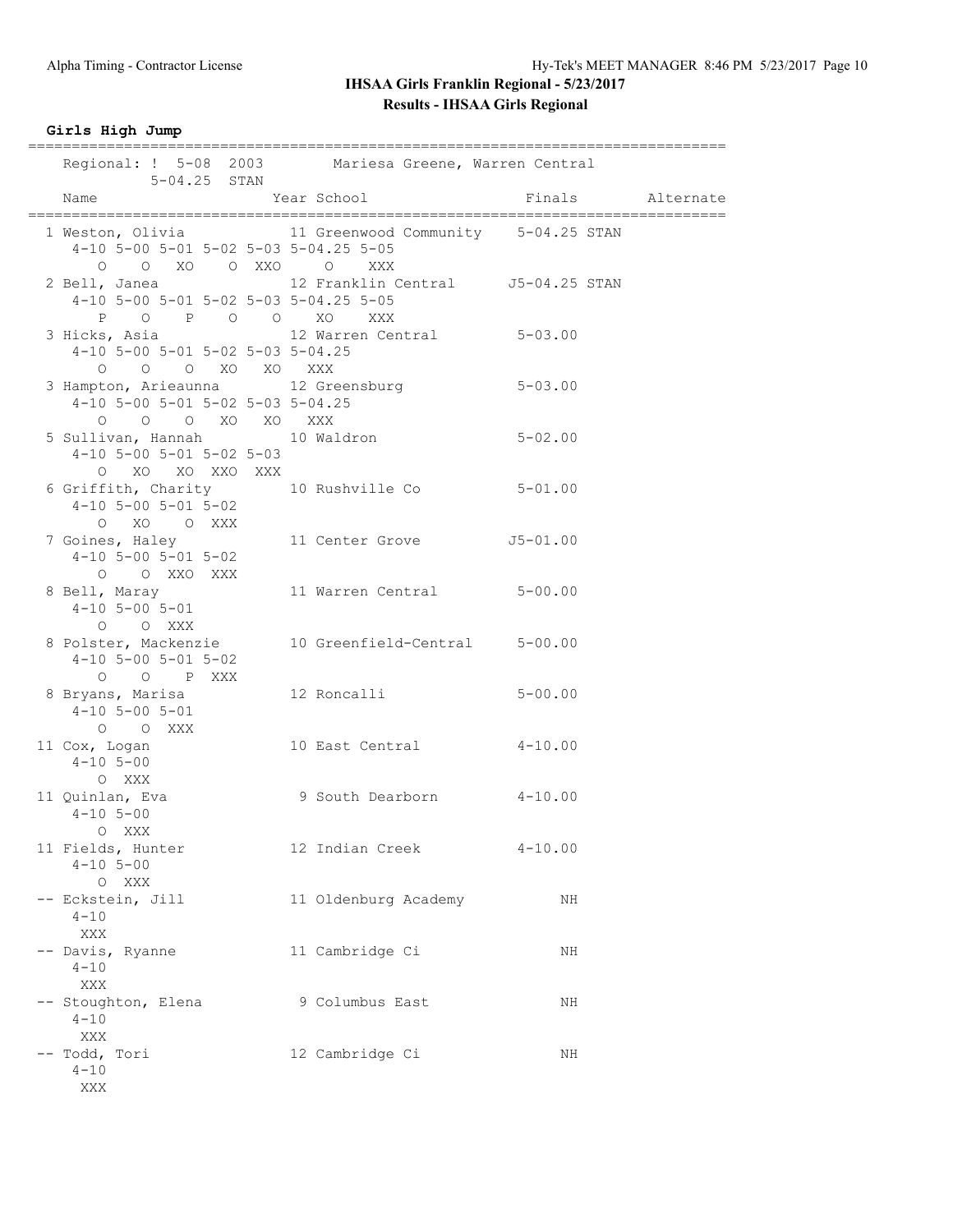### **Girls Pole Vault**

| $11 - 04.00$ STAN                                                                                                                                                    |             | Regional: ! 11-09 2011 Sydney Clute, Center Grove                                                                                                |                  |  |
|----------------------------------------------------------------------------------------------------------------------------------------------------------------------|-------------|--------------------------------------------------------------------------------------------------------------------------------------------------|------------------|--|
| Name                                                                                                                                                                 | Year School |                                                                                                                                                  | Finals Alternate |  |
|                                                                                                                                                                      |             | 1 Falcone, Kylie 12 Center Grove 12-00.00!STAN<br>9-00 9-06 10-00 10-04 10-08 11-00 11-04 11-08 11-10 12-00 12-02<br>P P P O O XXO O O O XXO XXX |                  |  |
|                                                                                                                                                                      |             | 2 Diemer, Erin 12 Shelbyville 11-08.00 STAN<br>9-00 9-06 10-00 10-04 10-08 11-00 11-04 11-08 11-10                                               |                  |  |
| 9-00 9-06 10-00 10-04 10-08 11-00 11-04<br>XXO XXO XO O O O XXX                                                                                                      |             | 3 Sanders, Chloe 11 Whiteland Community 11-00.00                                                                                                 |                  |  |
| 9-00 9-06 10-00 10-04 10-08 11-00<br>$\begin{matrix} \mathsf{O} & \mathsf{O} & \mathsf{O} & \mathsf{O} & \mathsf{O} & \mathsf{X} \mathsf{X} \mathsf{X} \end{matrix}$ |             | 4 Jones, Emily 12 Greenfield-Central 10-08.00                                                                                                    |                  |  |
| $9 - 00$ $9 - 06$ $10 - 00$ $10 - 04$<br>0 0 0 XXX                                                                                                                   |             | 5 Schatzle, Anna 10 Franklin County 10-00.00                                                                                                     |                  |  |
| $9 - 00$ $9 - 06$ $10 - 00$<br>O O XXX                                                                                                                               |             | 6 Salemme, Adrienne 9 Columbus North 9-06.00                                                                                                     |                  |  |
| 7 Robb, Grace<br>$9 - 00$ $9 - 06$ $10 - 00$<br>O XO XXX                                                                                                             |             | 11 Franklin Central J9-06.00                                                                                                                     |                  |  |
| 7 Lux, Anna<br>$9 - 00$ $9 - 06$ $10 - 00$<br>O XO XXX                                                                                                               |             | 10 Shelbyville                                                                                                                                   | $J9 - 06.00$     |  |
| 7 Bertke, Mary<br>$9 - 00$ $9 - 06$ $10 - 00$<br>O XO XXX                                                                                                            |             | 10 East Central                                                                                                                                  | $J9 - 06.00$     |  |
| 10 Khoury, Amani<br>$9 - 00$ $9 - 06$ $10 - 00$<br>O XXO XXX                                                                                                         |             | 11 Franklin Central                                                                                                                              | $J9 - 06.00$     |  |
| 11 Heathcote, Sammi<br>$9 - 00$ $9 - 06$ $10 - 00$<br>XO XXO XXX                                                                                                     |             | 9 Columbus North                                                                                                                                 | $J9 - 06.00$     |  |
| 12 Edel, Katie<br>$9 - 00$ $9 - 06$<br>XXO XXX                                                                                                                       |             | 11 Center Grove 9-00.00                                                                                                                          |                  |  |
| -- Golay, Camille<br>$9 - 00$<br>XXX                                                                                                                                 |             | 11 Richmond                                                                                                                                      | ΝH               |  |
| -- Dickman, Sarah<br>$9 - 00$<br>XXX                                                                                                                                 |             | 11 Seton Catholic                                                                                                                                | NH               |  |
| -- Johnson, Casey<br>$9 - 00$<br>XXX                                                                                                                                 |             | 10 East Central                                                                                                                                  | NH               |  |
| -- Keim, Katlyn<br>$9 - 00$<br>XXX                                                                                                                                   |             | 10 Rushville Co                                                                                                                                  | NH               |  |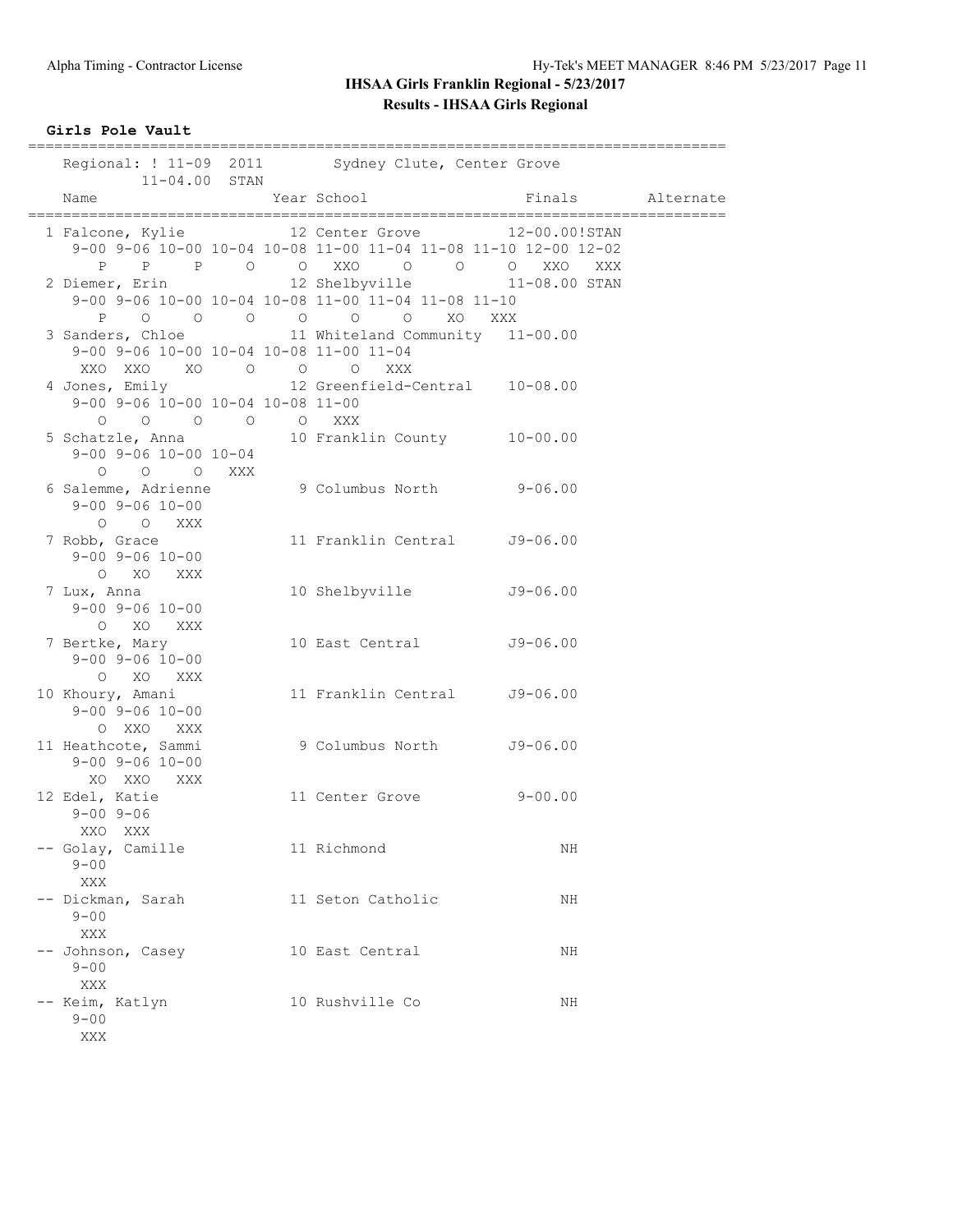### **Girls Long Jump**

| Regional: ! 19-04.25 2015 Caitlyn Redmon, Warren Central<br>17-10.75 STAN                                      |                                                             |  |
|----------------------------------------------------------------------------------------------------------------|-------------------------------------------------------------|--|
|                                                                                                                |                                                             |  |
| 1 Saylor, Paige 12 Roncalli 18-01.00 STAN                                                                      |                                                             |  |
| 2 Goines, Haley 11 Center Grove 17-05.75                                                                       | $16-09.75$ $17-11.50$ $17-00.25$ $17-09$ $17-09.25$ $18-01$ |  |
| 3 Sonderman, Emily 9 Roncalli 17-05.25<br>FOUL 17-05.25 17-05 FOUL FOUL FOUL                                   | 16-05 16-11 17-05.75 FOUL 15-09.50 16-07.75                 |  |
| 4 Hill, Ashlan 9 Franklin County 17-04.25                                                                      | 16-08.75 17-04.25 16-01 16-00.50 16-04 16-09                |  |
| 5 Ferrell, Khloe 5 9 Franklin Central 17-01.00                                                                 | 16-01.50 15-09 17-01 16-02.50 16-01 16-03.50                |  |
| 6 Miller, Kerrigan 12 Whiteland Community 16-08.50<br>$15-10$ $16-08.50$ $16-08.50$ $15-07.50$ $16-01$ $16-03$ |                                                             |  |
| 7 Dickman, Sarah 11 Seton Catholic 16-07.00<br>FOUL 15-09.50 16-07                                             |                                                             |  |
| 8 Messmore, Taylor 10 East Central 16-06.00<br>16-03.50 16-00.50 16-03.50 15-07.50 15-03 16-06                 |                                                             |  |
| 9 Riley, Julia 10 Center Grove 16-05.00<br>15-06.50 16-04.50 16-04.75 16-02 16-01 16-05                        |                                                             |  |
| 10 Allen, Ashley 10 Columbus East 16-00.00<br>15-07 15-07 16-00                                                |                                                             |  |
| 11 Ewing, MacKenzie 10 East Central 15-09.00<br>15-09 15-06.50 15-07                                           |                                                             |  |
| 12 Austin, Riley 11 Richmond 515-09.00                                                                         |                                                             |  |
| 15-09 15-01.50 FOUL<br>13 Tackett, Alexis 12 Shelbyville 15-08.00<br>15-07.50 15-06.50 15-08                   |                                                             |  |
| 14 Hoodlebrink, Aimee 12 Hagerstown 15-06.00<br>$14-07.75$ 15-06 14-07.50                                      |                                                             |  |
| -- Hoosier, Prommyse 10 Warren Central FOUL<br>FOUL FOUL FOUL                                                  |                                                             |  |
| Girls Shot Put                                                                                                 |                                                             |  |

|  | Regional: ! 45-08.50 2004 |                      | Kimmeyonia Reed, Warren Central                       |                  |  |
|--|---------------------------|----------------------|-------------------------------------------------------|------------------|--|
|  |                           | 39-11.00 STAN        |                                                       |                  |  |
|  | Name                      | External Year School |                                                       | Finals Alternate |  |
|  |                           |                      | 1 Anderson, Deysha  12 Warren Central  42-04.50 STAN  |                  |  |
|  |                           |                      | 42-04.50 39-10 40-01.25 39-02.50 39-03.25 41-07       |                  |  |
|  |                           |                      | 2 Grimes, Lily 10 Greensburg 39-11.25 STAN            |                  |  |
|  |                           |                      | 38-00.50 39-04.50 39-11.25 39-02.75 37-04.50 37-11    |                  |  |
|  |                           |                      | 3 Adams, Micheala 11 Whiteland Community 39-00.00     |                  |  |
|  |                           |                      | $37-05.50$ $39-00$ $38-06$ $37-01$ $36-04.25$ $37-08$ |                  |  |
|  |                           |                      | 4 Emberton, Reagan 10 Whiteland Community 38-09.00    |                  |  |
|  |                           |                      | 36-02.50 37-09.50 38-09 37-10 36-08.25 FOUL           |                  |  |
|  |                           |                      | 5 Cain, Lillie 12 New Palestine 38-04.75              |                  |  |
|  |                           |                      | FOUL 38-04.75 37-05.25 FOUL 37-08.25 36-02.50         |                  |  |
|  |                           |                      | 6 Flora, Jennifer 12 Greenfield-Central 37-05.00      |                  |  |
|  |                           |                      | $37-05$ $36-04.25$ $36-09$ $37-05$ $35-09.50$ $37-04$ |                  |  |
|  |                           |                      | 7 Neff, Kerrigan 12 Cambridge Ci 36-03.00             |                  |  |
|  |                           |                      | 32-07.25 34-00.50 36-03 35-04.50 FOUL 33-01           |                  |  |
|  |                           |                      |                                                       |                  |  |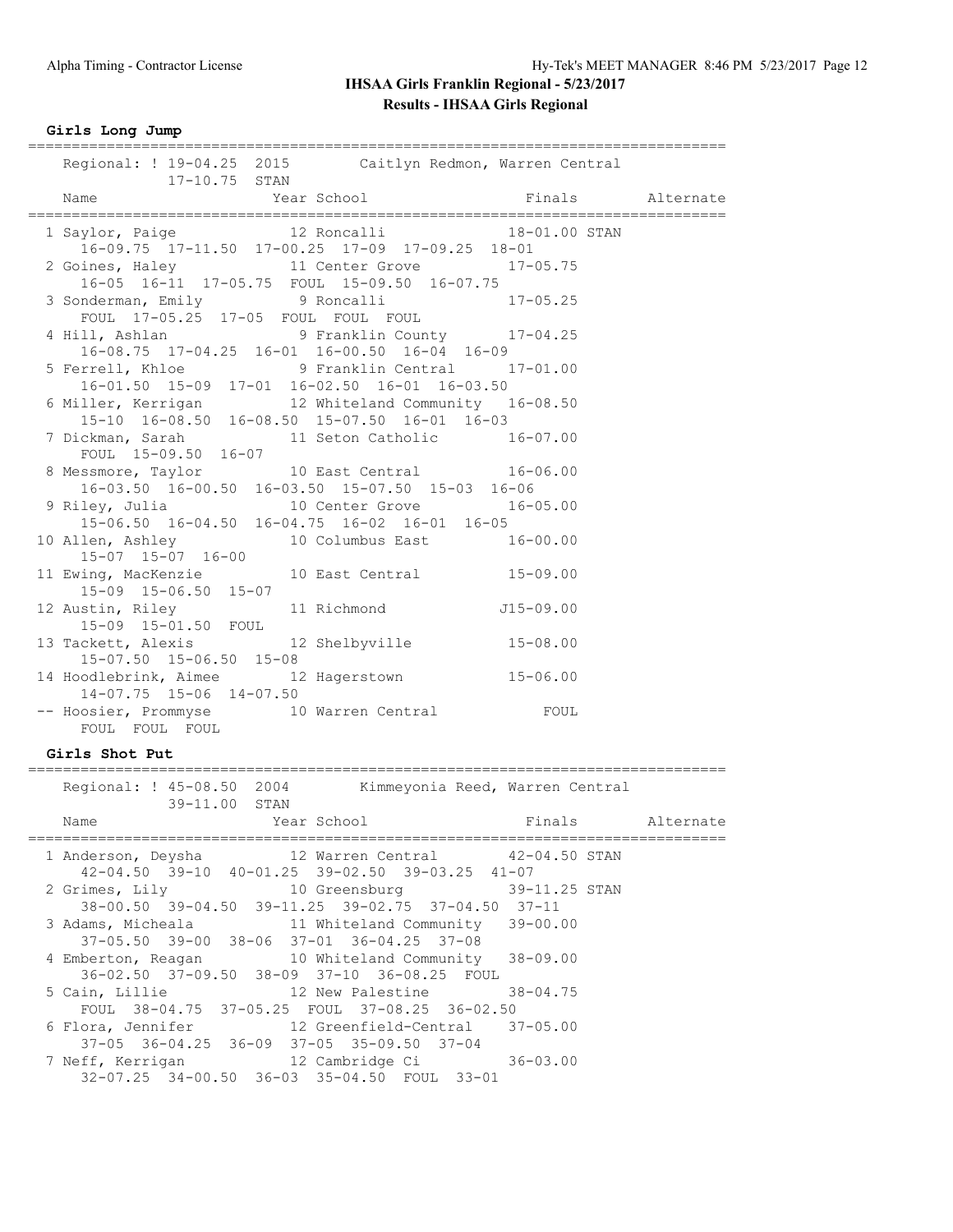### **....Girls Shot Put**

| 8 Brooks, Olivia 11 Center Grove 35-03.50                   |                        |              |
|-------------------------------------------------------------|------------------------|--------------|
| 35-03.50 34-11.25 FOUL 35-00.50 34-03.50 34-10              |                        |              |
| 9 Browning, Erin 12 Greensburg 35-03.00                     |                        |              |
| $34-11.75$ $35-03$ $34-05.50$ $33-11$ $32-07.50$ $34-02.25$ |                        |              |
| 10 Coleman-turner, Beyoncey 10 Columbus East 35-00.25       |                        |              |
| 33-05 35-00.25 FOUL                                         |                        |              |
| 11 Schmidt, Emma 12 Roncalli                                |                        | $34 - 06.50$ |
| $34 - 01.25$ $34 - 02$ $34 - 06.50$                         |                        |              |
| 12 Walker, Jenna 11 Center Grove                            |                        | $33 - 09.00$ |
| 33-09 FOUL 32-00.25                                         |                        |              |
| 13 Newhart, Rosie<br>12 Jac-Cen-Del                         |                        | $33 - 07.25$ |
| $32 - 08$ $32 - 04.25$ $33 - 07.25$                         |                        |              |
| 14 Bonser, Emily                                            | 10 Greenwood Community | $32 - 10.50$ |
| $32 - 06$ $32 - 10.50$ $32 - 09.25$                         |                        |              |
| 15 Stegall, Faith                                           | 11 Northeastern        | $32 - 09.50$ |
| $32 - 09.50$ $32 - 02.50$ $28 - 07$                         |                        |              |
| 16 Adams, Madison 11 Northeastern                           |                        | $32 - 01.75$ |
| 32-01.75 29-07.50 28-01.75                                  |                        |              |

#### **Girls Discus Throw** ================================================================================

| Regional: ! 150-05 2008 Monteka Flowers, Warren Central<br>127-03 STAN                                 |                  |  |
|--------------------------------------------------------------------------------------------------------|------------------|--|
| Year School<br>Name                                                                                    | Finals Alternate |  |
| 1 Emberton, Reagan 10 Whiteland Community 120-07.00<br>FOUL 105-06 FOUL FOUL 120-07 FOUL               |                  |  |
| 2 Flora, Jennifer 12 Greenfield-Central 120-01.00<br>$115-09$ 107-08 109-00 112-09 118-03 120-01       |                  |  |
| 3 Evans, Cassandra (118-11.00) 9 Franklin Central (118-11.00)<br>117-08 115-05 FOUL 118-11 110-07 FOUL |                  |  |
| 4 Coleman-turner, Beyoncey 10 Columbus East 117-01.00<br>117-01 116-05 FOUL FOUL FOUL FOUL             |                  |  |
| 5 Adams, Micheala 11 Whiteland Community 116-05.00<br>116-05 FOUL 108-08 106-09 112-11 114-08          |                  |  |
| 6 Greiwe, Seena 12 Columbus East 115-07.00<br>115-07 FOUL 114-10 103-10 105-10 FOUL                    |                  |  |
| 7 Cain, Lillie 12 New Palestine 112-01.00<br>112-01 FOUL 104-10 108-06 107-11 108-04                   |                  |  |
| 8 Burkhart, Hannah 10 Greenfield-Central 111-06.00<br>FOUL 102-01 111-06 104-01 104-11 105-07          |                  |  |
| 9 Bonser, Emily 10 Greenwood Community 107-00.00                                                       |                  |  |
| FOUL 107-00 FOUL 103-10 FOUL FOUL<br>10 Beckman, Jessica 10 Connersville 102-09.00<br>FOUL 102-09 FOUL |                  |  |
| 12 Greensburg<br>11 Browning, Erin<br>102-05 FOUL 101-04                                               | $102 - 05.00$    |  |
| 10 Greensburg 98-02.00<br>12 Grimes, Lily<br>FOUL 98-02 93-00                                          |                  |  |
| 13 Collins, Madison<br>12 Franklin County 89-04.00<br>88-03 89-04 FOUL                                 |                  |  |
| 14 Willlis, Emily<br>12 Centerville 84-09.00<br>FOUL FOUL 84-09                                        |                  |  |
| 15 Barrett, Olivia<br>11 Connersville 81-00.00<br>81-00 75-02 FOUL                                     |                  |  |